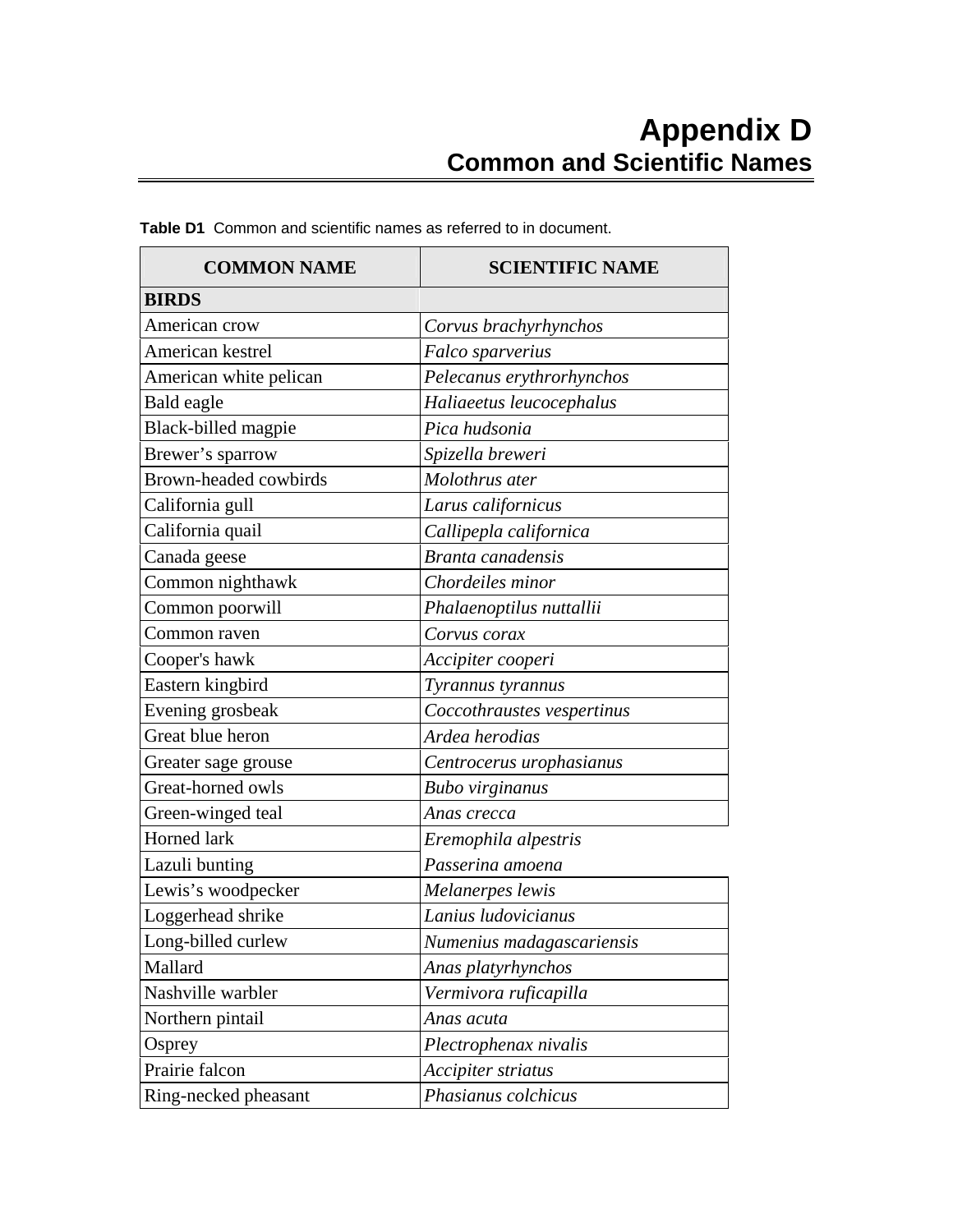| Rough-legged hawk        | <b>Buteo</b> lagopus            |  |
|--------------------------|---------------------------------|--|
| Sage sparrow             | Amphispiza belli                |  |
| Sage thrasher            | Oreoscoptes montanus            |  |
| <b>Sandhill Crane</b>    | Grus canadensis                 |  |
| Sharp-shinned hawk       | Accipter striatus               |  |
| Sharp-tailed grouse      | Tympanuchus phasianellus        |  |
| Snow bunting             | Ixoreus naevius                 |  |
| Snow geese               | Chen caerulescens               |  |
| Spotted towhee           | Pipilo erythrophthalmus         |  |
| Turkey vulture           | Catharus aura                   |  |
| Varied thrush            | Ixoreus naevius                 |  |
| Western kingbird         | Tyrannus verticalis             |  |
| Western meadowlark       | Sturnella neglecta              |  |
| White-headed woodpecker  | Picoides albolarvatus           |  |
| Wood duck                | Aix sponsa                      |  |
| <b>Yellow</b> warbler    | Dendroica petechia              |  |
| <b>REPTILES</b>          |                                 |  |
| Coachwhip                | Masticophis flagellum           |  |
| Garter snake             | Thamnophis sp.                  |  |
| Gopher snake             | Pituophis catenifer             |  |
| Western rattlesnake      | Crotalus virdis                 |  |
| <b>AMPHIBIANS</b>        |                                 |  |
| <b>Bullfrog</b>          | Rana catesbeiana                |  |
| Cascades frog            | Rana cascadae                   |  |
| Northwestern salamander  | Ambystoma gracile               |  |
| Pacific giant salamander | Dicamptodon tenebrosus          |  |
| Red-legged frog          | Rana aurora                     |  |
| Western toad             | <b>Bufo</b> boreas              |  |
| <b>COMMON</b>            | <b>SCIENTIFIC</b>               |  |
| <b>MAMMALS</b>           |                                 |  |
| American beaver          | Castor canadensis               |  |
| Bighorn sheep            | Ovis canadensis                 |  |
| <b>Black</b> bear        | Ursus americanus                |  |
| <b>Black-tailed deer</b> | Odocoileus hemionus columbianus |  |
| Black-tailed jackrabbit  | Lepus californicus              |  |
| Cougar                   | Felis concolor                  |  |
| Coyote                   | Canis latrans                   |  |
| Fisher                   | Martes pennanti                 |  |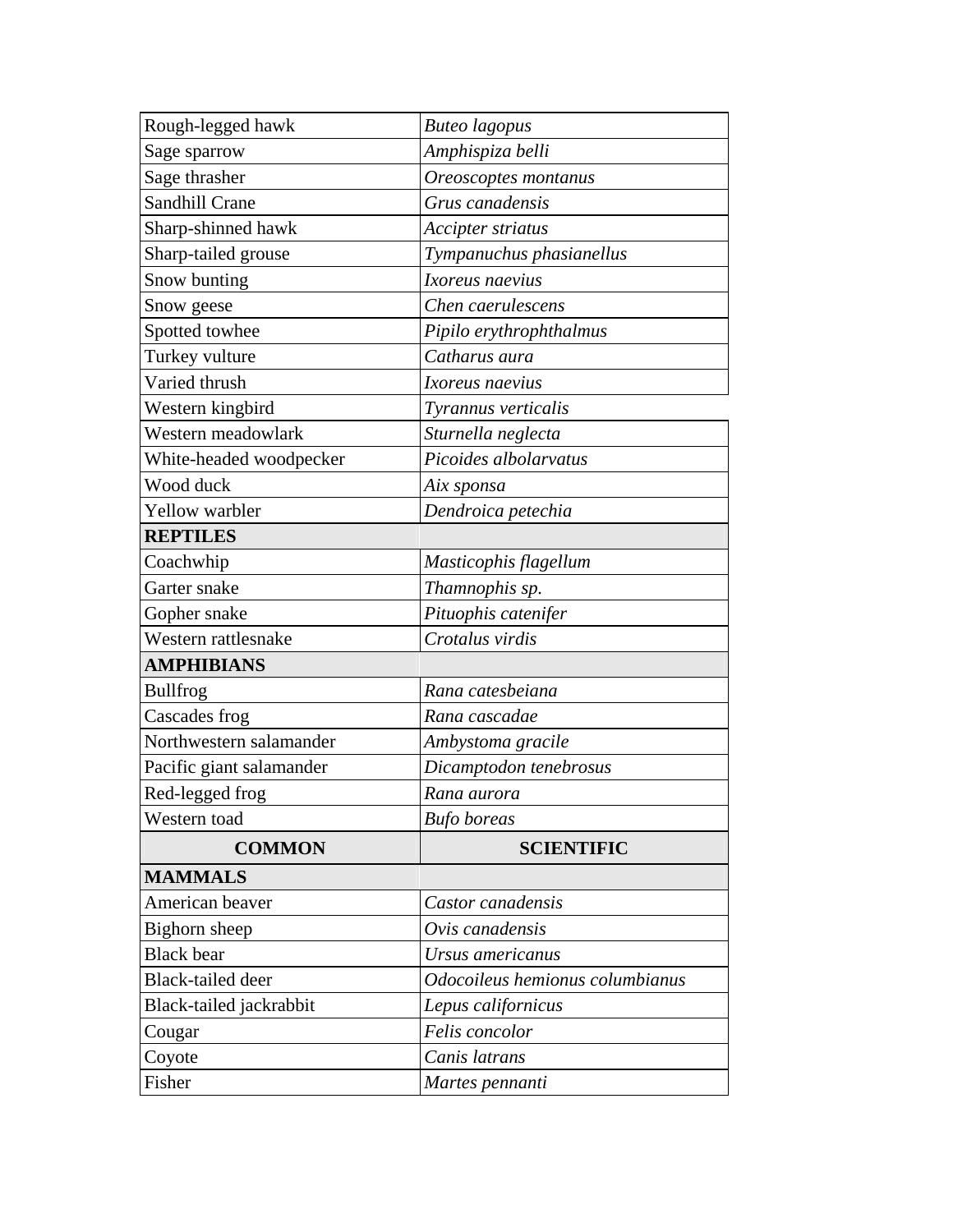| Gray wolf                  | Canis lupus                     |  |
|----------------------------|---------------------------------|--|
| Grizzly bear               | Ursus horribilis                |  |
| <b>COMMON</b>              | <b>SCIENTIFIC</b>               |  |
| Least chipmunk             | Tamias minimus                  |  |
| Long-tailed weasel         | Mustela frenata                 |  |
| Lynx                       | Felis lynx                      |  |
| Mink                       | Mustela vison                   |  |
| Mountain goats             | Oreamnos americanus             |  |
| Otters                     | Lutra canadensis                |  |
| Raccoon                    | Procyon lotor                   |  |
| Rocky Mountain elk         | Cervus canadensis               |  |
| Rocky Mountain mule deer   | Odocoileus hemionus             |  |
| Townsend's ground squirrel | Spermophilus townsendii         |  |
| Western gray squirrel      | Sciurus griseus                 |  |
| White-tailed jackrabbit    | Lepus townsendii                |  |
| Wolverine                  | Gulo gulo                       |  |
| <b>TREES</b>               |                                 |  |
| Alaska yellow-cedar        | Chamaecyparis nootkatensis      |  |
| <b>Black cottonwood</b>    | P. balsamifera ssp. trichocarpa |  |
| Coulter pine               | Pinus coulteri                  |  |
| Douglas-fir                | Pseudotsuga menziesii           |  |
| Engelmann spruce           | Picea engelmannii               |  |
| Grand fir                  | Abies grandis                   |  |
| Lodgepole Pine             | Pinus contorta                  |  |
| Mountain hemlock           | Tsuga mertensiana               |  |
| Oregon White Oak           | Quercus garryana                |  |
| Pacific silver fir         | Abies amabilis                  |  |
| Ponderosa Pine             | Pinus ponderosa                 |  |
| Quaking aspen              | Populus tremuloides             |  |
| Red alder                  | Alnus rubra                     |  |
| Russian olive              | Elaeagnus angustifolia          |  |
| Sitka spruce               | Picea sitchensis                |  |
| Subalpine fir              | Abies lasiocarpa                |  |
| Western hemlock            | T. heterophylla                 |  |
| Western larch              | Larix occidentalis              |  |
| Western redcedar           | Thuja plicata                   |  |
| Whitebark pine             | Pinus albicaulis                |  |
| <b>SHRUBS</b>              |                                 |  |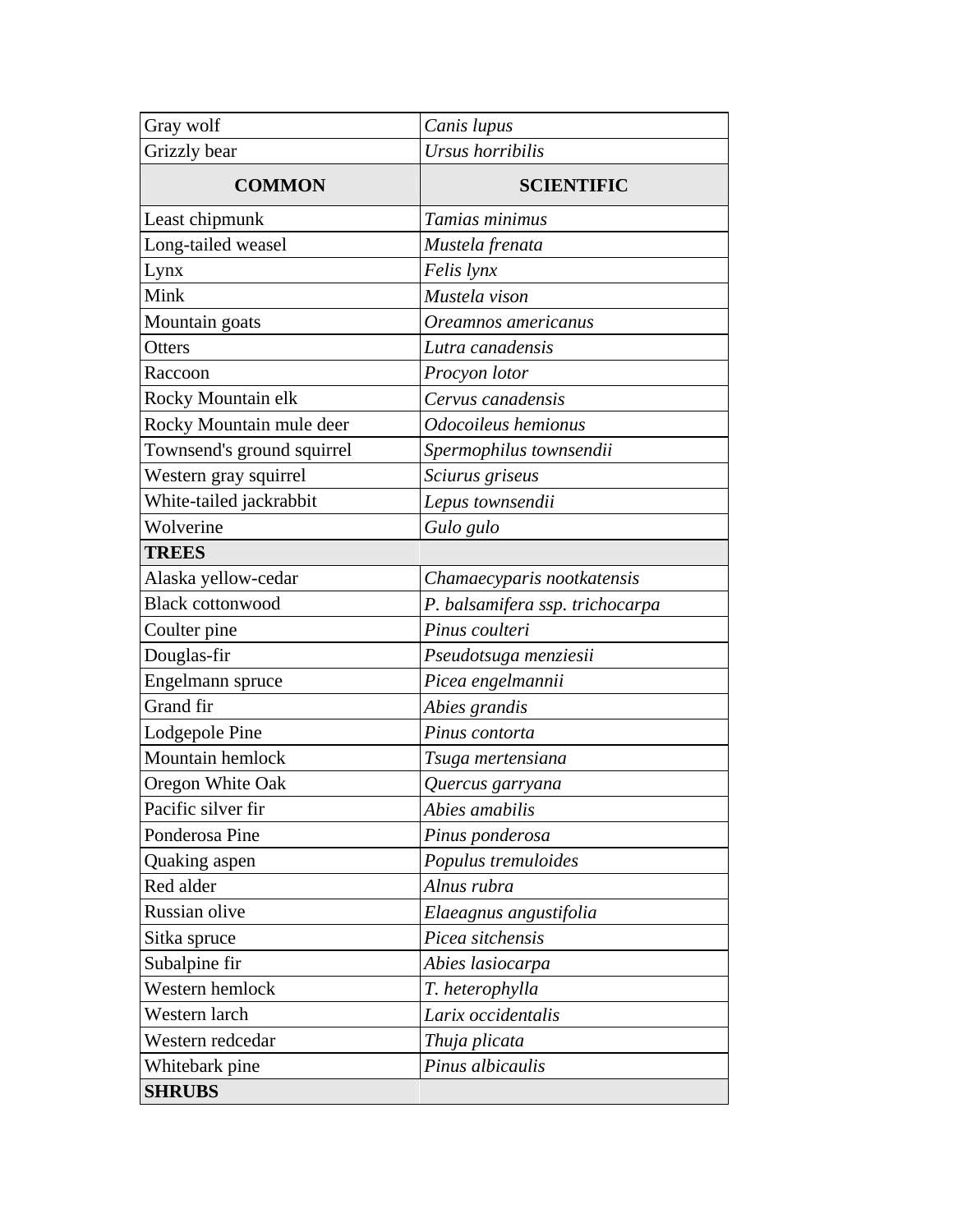| Big huckleberry               | Vaccinium membranaceum               |
|-------------------------------|--------------------------------------|
| <b>COMMON</b>                 | <b>SCIENTIFIC</b>                    |
| Bog blueberry                 | Vaccinium uliginosum                 |
| Cascade azalea                | Rhododendron albiflorum              |
| Common snowberry              | Symphoricarpos albus                 |
| Douglas spirea                | Spirea douglasii                     |
| Fools huckleberry             | Menziesia ferruginea                 |
| Glandular Labrador-tea        | Ledum glandulosum                    |
| Grouseberry                   | Vaccinium scoparium                  |
| Mountain alder                | Alnus incana                         |
| Oval-leaf huckleberry         | Vaccinium ovalifolium                |
| Red-osier dogwood             | Cornus stolonifera                   |
| Salmonberry                   | Rubus spectabilis                    |
| Sitka alder                   | Alnus viridis ssp. Sinuata           |
| <b>PLANTS</b>                 |                                      |
| Antelope bitterbrush          | Purshia tridentata                   |
| Arrowleaf groundsel           | Senecio triangularis                 |
| Astragalus sp., microsteris   | Microsteris gracilis                 |
| Basin sagebrush               | A. tridentata tridentata             |
| <b>Bitterbrush</b>            | Purshia tridentate                   |
| <b>Black Cottonwood</b>       | Populus balsamifera ssp. Trichocarpa |
| Blackberry                    | Rubus discolor                       |
| <b>Bluebunch</b> wheatgrass   | Pseudoroegneria spicata              |
| <b>Bluejoint reedgrass</b>    | Calamagrostis canadensis             |
| <b>Buckbrush</b>              | Ceanothus velutinus                  |
| Canada bluegrass              | Poa compressa                        |
| Cheatgrass                    | <b>Bromus</b> tectorum               |
| Clasping-leaved twisted-stalk | Streptopus amplexifolius             |
| Common camas                  | Camassia quamash                     |
| Common cattail                | Typha latifolia                      |
| Common dandelion              | Taraxacum officinale                 |
| Common hornwort               | Ceratophyllum demersum               |
| Common watercress             | Nasturtium officinale                |
| Common yarrow                 | Achillea millefolium                 |
| Currant                       | Ribes spp.                           |
| Cusick's bluegrass            | Poa cusickii                         |
| Desert parsley                | Lomatium sp.                         |
| Dogbane                       | Apocynum spp.                        |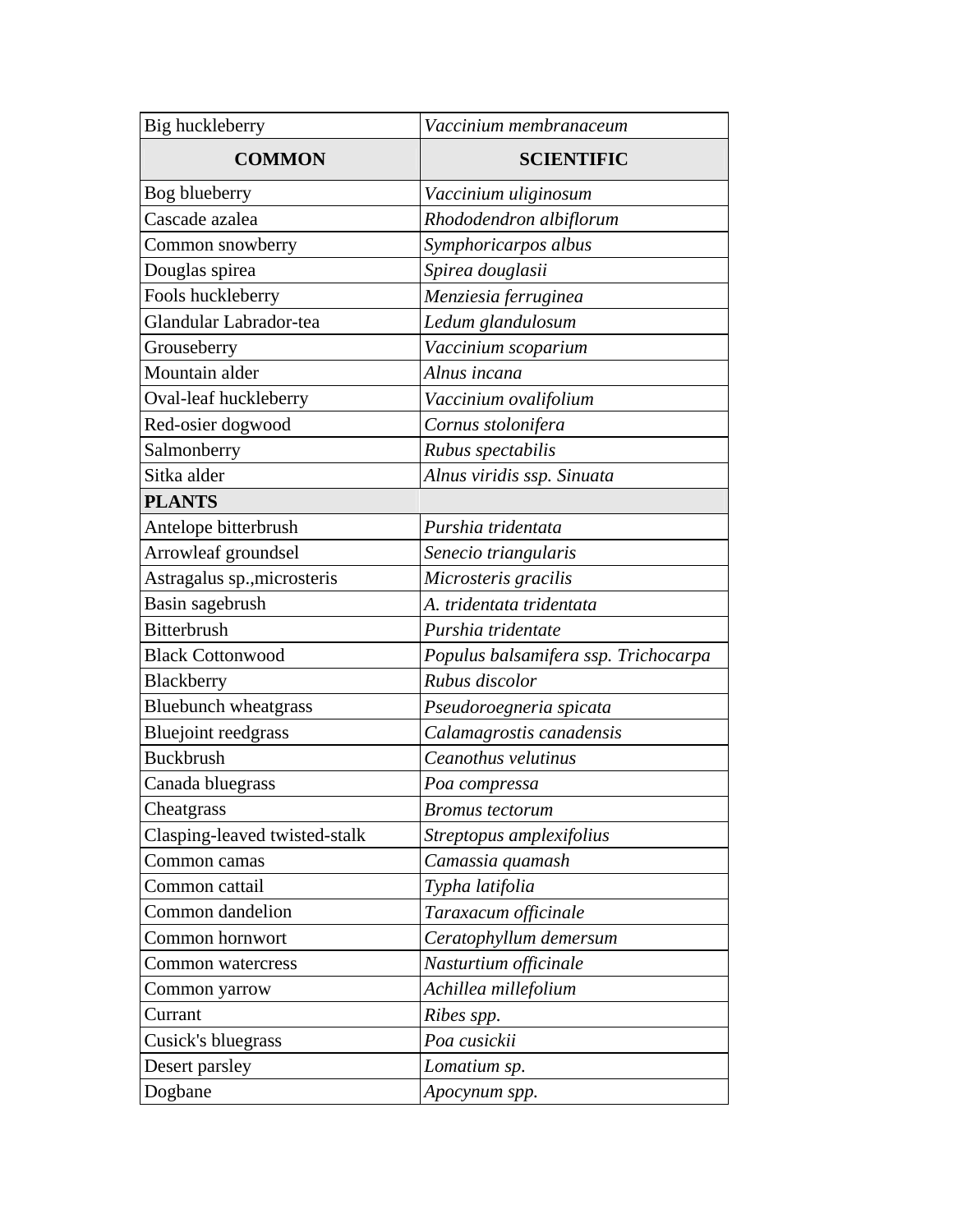| <b>COMMON</b>                   | <b>SCIENTIFIC</b>                   |
|---------------------------------|-------------------------------------|
| Duck potato                     | Sagittaria spp.                     |
| Duckweed                        | Lemna spp.                          |
| False bugbane                   | Trautvetteria carolinensis          |
| Fewflower spikerush             | Eleocharis quinquiflora             |
| Field horsetail                 | Equisetum arvense                   |
| Five-leaved bramble             | Rubus pedatus                       |
| Fleabane daisy                  | Erigeron sp.                        |
| Greasewood                      | Sarcobatus vermiculatus             |
| Great Basin wild rye            | Leymus cinereus                     |
| Greater bladderwort             | Utricularia vulgaris                |
| Greene mountain low rabbitbrush | Chrysothamnus viscidiflorus         |
| Guadalupe rabbitbrush           | Ericameria nauseosa                 |
| Hawksbeard                      | Crepis sp.                          |
| Hazel                           | Corylus cornuta                     |
| Holm's Rocky Mountain sedge     | Carex scopulorum                    |
| Idaho fescue                    | Festuca idahoensis                  |
| Indian rice grass               | Achnatherum hymenoides              |
| Kentucky bluegrass              | Poa pratensis                       |
| Kentucky bluegrass              | Poa pratensis                       |
| Ladyfern                        | Athyrium filix-femina               |
| Mountain dandelion              | Agoseris sp.                        |
| Narrow-leaved bur-reed          | Sparganium angustifolium            |
| Needle and thread grass         | Stipa comata                        |
| Ninebark                        | Physocarpus malvaceus               |
| Oceanspray                      | Holodiscus discolor                 |
| Oregon grape                    | Berberis nervosa                    |
| Peach-leaf willow               | Salix anygdaloides                  |
| Prickly lettuce                 | Latuca serriola                     |
| Purple loosestrife              | Lysimachia salicaria                |
| Reed canarygrass                | Phalaris arundinacea                |
| Rigid sagebrush                 | Artemesia rigida                    |
| Sago pondweed                   | Potamogeton pectinatus              |
| Sandberg's bluegrass            | Poa secunda                         |
| Sedges                          | Carex spp.                          |
| Short-spine horsebrush          | Tetradymia spinosa                  |
| Singleleaf foamflower           | Tiarella trifoliata var. unifoliata |
| Skunk-cabbage                   | Lysichiton americanus               |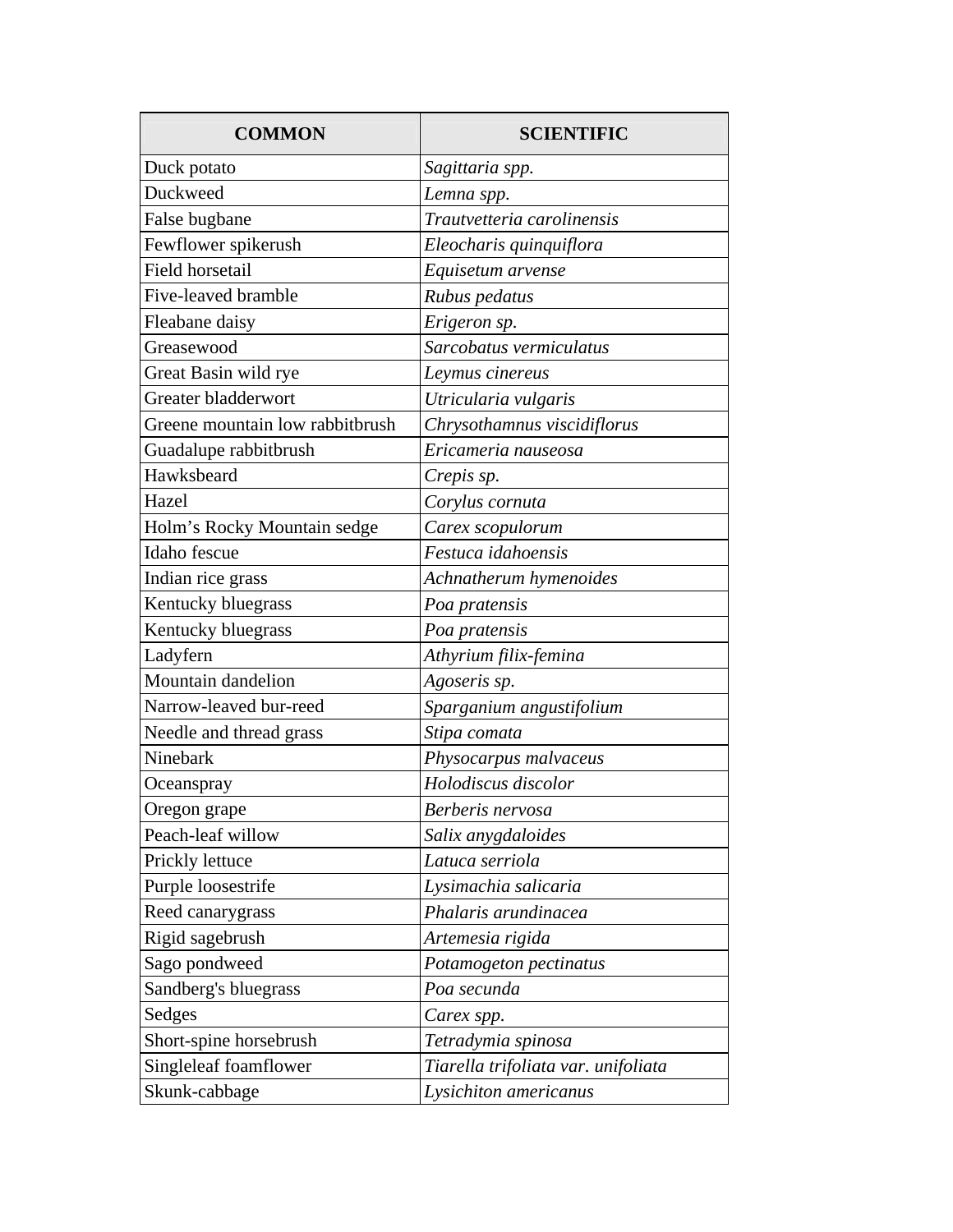| <b>COMMON</b>              | <b>SCIENTIFIC</b>                |
|----------------------------|----------------------------------|
| Smartweeds                 | Polygonum spp.                   |
| Snowberry                  | Symphoricarpos spp.              |
| Spike rushes               | Scirpus spp.                     |
| Spiny hopsage              | Grayia spinosa                   |
| Squirreltail               | Elymus elymoides                 |
| Swordfern                  | Polystuchum munitum              |
| Thompson's paintbrush      | Castilleja thompsonii            |
| Three-tip sagebrush        | Artemesia tripartita             |
| Thurber's needlegrass      | Stipa thurberina                 |
| Trembling aspen            | Populus tremuloides              |
| Tule                       | Scirpus spp.                     |
| Twinflower                 | Linnaea borealis                 |
| Two-flowered marshmarigold | Caltha leptosepala ssp. howellii |
| Wapato                     | Sagittaria latifolia             |
| Water birch                | Betula occidentalis              |
| Water-plantain             | Alisma plantago-aquatica         |
| Watershield                | Brasenia schreberi               |
| Western bunchberry         | Cornus unalaschkensis            |
| Western oakfern            | Gymnocarpium dryopteris          |
| White water lily           | Nymphaea odorata                 |
| Widefruit sedge            | C. angustata                     |
| Wild onion                 | Allium spp.                      |
| Willow                     | salix spp.                       |
| Wood's rose                | Rosa woodsii                     |
| Wyeth buckwheat            | Eriogonum hercleoides            |
| Wyoming big sagebrush      | Artemesia tridentata             |
| Yellow salsify             | Tragopogon dubuis                |
| Yellow waterlilly          | Nuphar variegatum                |
| <b>FISH</b>                |                                  |
| Bluegill                   | Lepomis macrochirus              |
| <b>Brook</b> trout         | Salvelinus fontinalis            |
| <b>Brown</b> trout         | Salmo trutta                     |
| <b>Bull</b> trout          | Salvelinus confluentus           |
| Channel catfish            | Ictalurus punctatus              |
| Chinook                    | Oncorhynchus tshawytscha         |